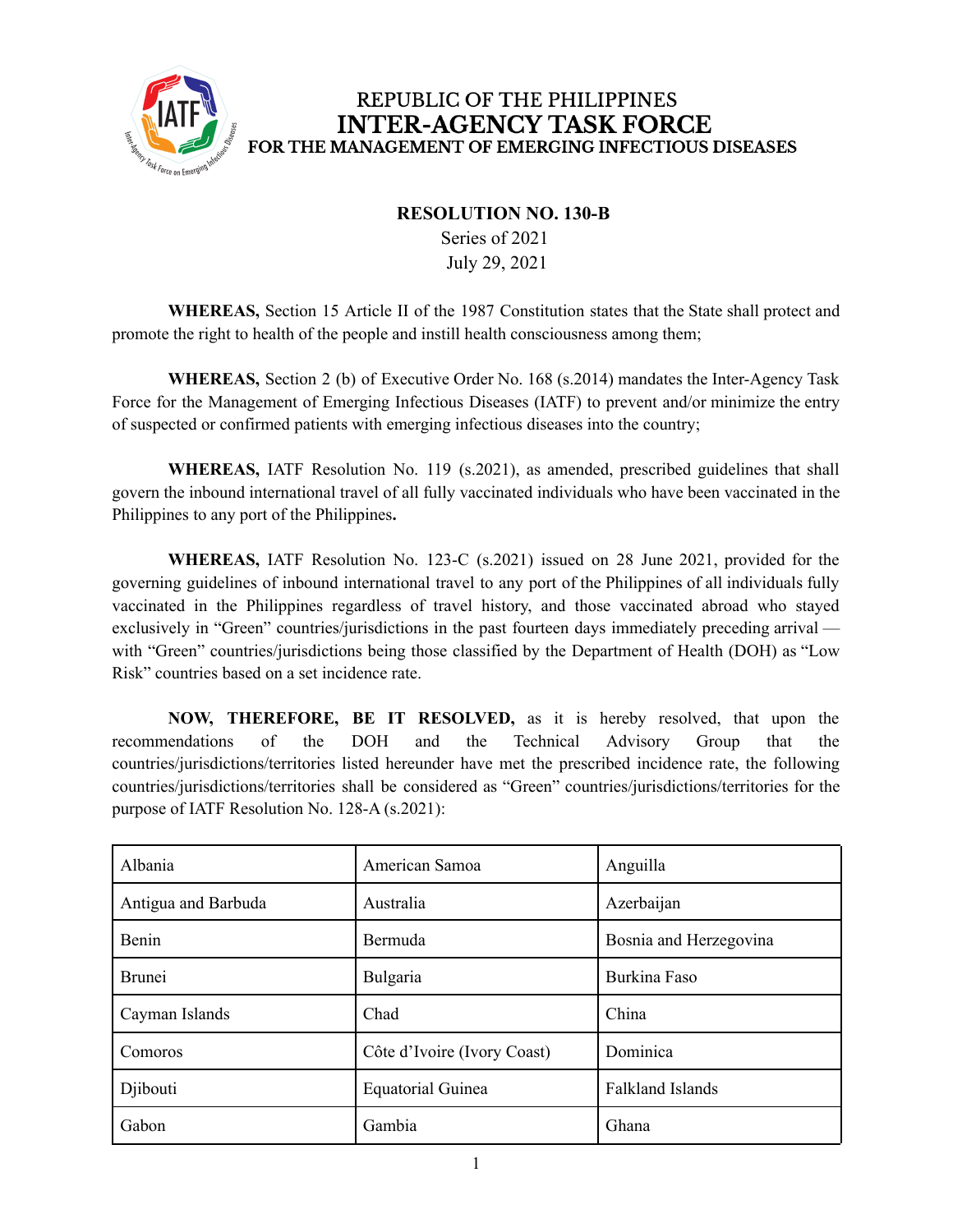

## REPUBLIC OF THE PHILIPPINES **INTER-AGENCY TASK FORCE** FOR THE MANAGEMENT OF EMERGING INFECTIOUS DISEASES

| Grenada                   | Hong Kong (Special<br>Administrative Region of China)        | Hungary               |
|---------------------------|--------------------------------------------------------------|-----------------------|
| Kosovo                    | Laos                                                         | Mali                  |
| Marshall Islands          | <b>Federated States of Micronesia</b>                        | Moldova               |
| Montserrat                | New Caledonia                                                | New Zealand           |
| Niger                     | Nigeria                                                      | North Macedonia       |
| Northern Mariana Islands  | Palau                                                        | Poland                |
| Romania                   | Saba (Special Municipality of<br>the Kingdom of Netherlands) | Saint Barthelemy      |
| Saint Pierre and Miquelon | Singapore                                                    | <b>Sint Eustatius</b> |
| Slovakia                  | Taiwan                                                       | Togo                  |

**RESOLVED FURTHER,** that the Chairperson and the Co-Chairperson shall be duly authorized to sign this Resolution for and on behalf of the Inter-Agency Task Force.

**APPROVED** during the 130th Inter-Agency Task Force Meeting, as reflected in the minutes of the meeting, held on July 29, 2021, via video conference**.**

**FRANCISCO T. DUQUE III**

Secretary, Department of Health IATF Chairperson

**KARLO ALEXEI B. NOGRALES** Secretary, Office of the Cabinet Secretariat IATF Co-Chairperson